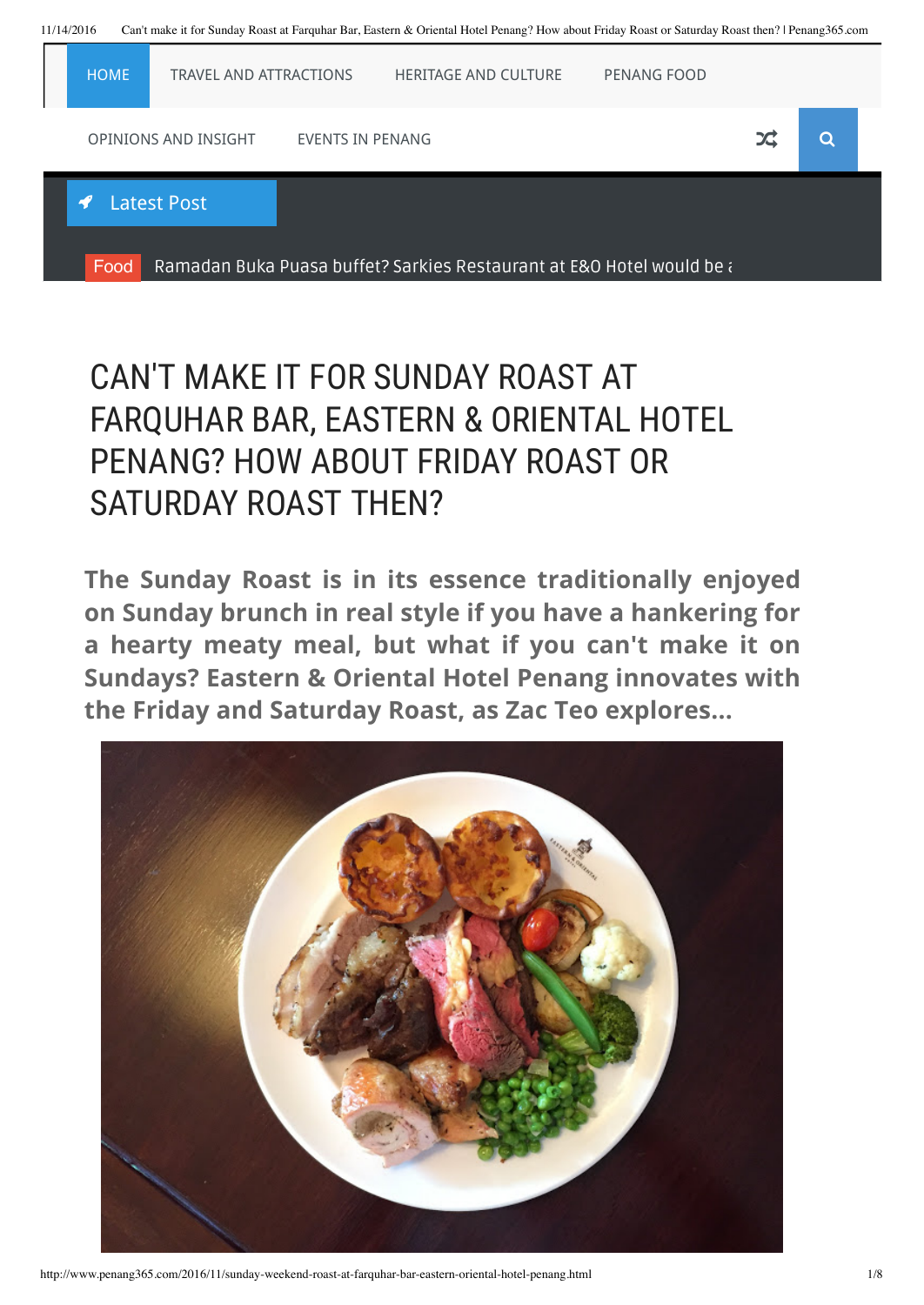The quintessential Sunday Roast. Photograph: Zac Teo/Penang365.com

Sunday Roast are always a pleasure to indulge during Sunday brunch; however with constraints of time and schedule, there are times when we are unable to accommodate a Sunday schedule. Eastern and Oriental Hotel Penang has cleverly innovated with the creation of the Weekend Roast. This lovely and relatively reasonable buffet is now readily available on Friday and Saturday lunch! I've already covered the definition and explanation of the dishes that encompass the Sunday Roast in my [previous](http://www.penang365.com/2016/05/brunch-in-penang-sunday-roast-at.html) post, thus I would not be delving into the traditions this time around.



The view from the bar counter of Farquhar Bar. Photograph: Zac Teo/Penang365.com

Going right straight into the good stuff! The main stars of the buffet spread is definitely roasted meats - with the traditional roast beef coming in lean and particularly pink. On the other hand, roasted chicken thighs and breast meats drip with flavor as it draws aroma from the stuffings. Lastly, there is also the roasted lamb prepared well crisp crackling. At the side, treat your meats with a dollop of horseradish, mint sauce and the ever important brown gravy.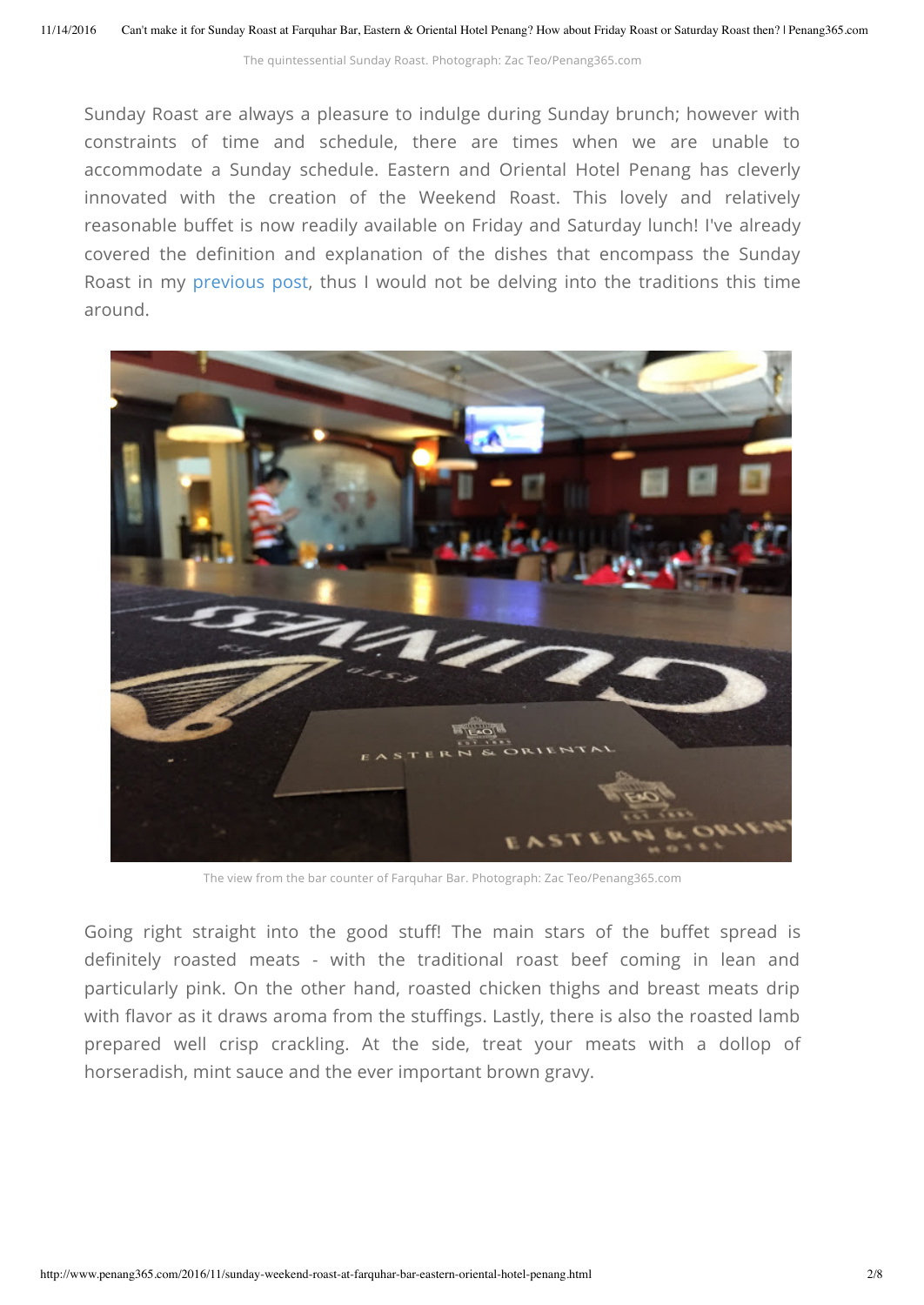

The roasted meat selection at the Weekend Roast. Photograph: Zac Teo/Penang365.com

On top of all those quality and superbly-flavored meat are always sides to complete the culinary delight, and this is no different. Number one on the side for any Sunday Roast must definitely be the puffy great Yorkshire puddings, with its solid body and crunchy coating. Farquhar Bar also offers some mean potatoes, with it being roasted crispy crisp on the outside while staying fluffy on the inside. Lastly, top it off with some greens - either go with mixed vegetables, green peas or fresh garden salad.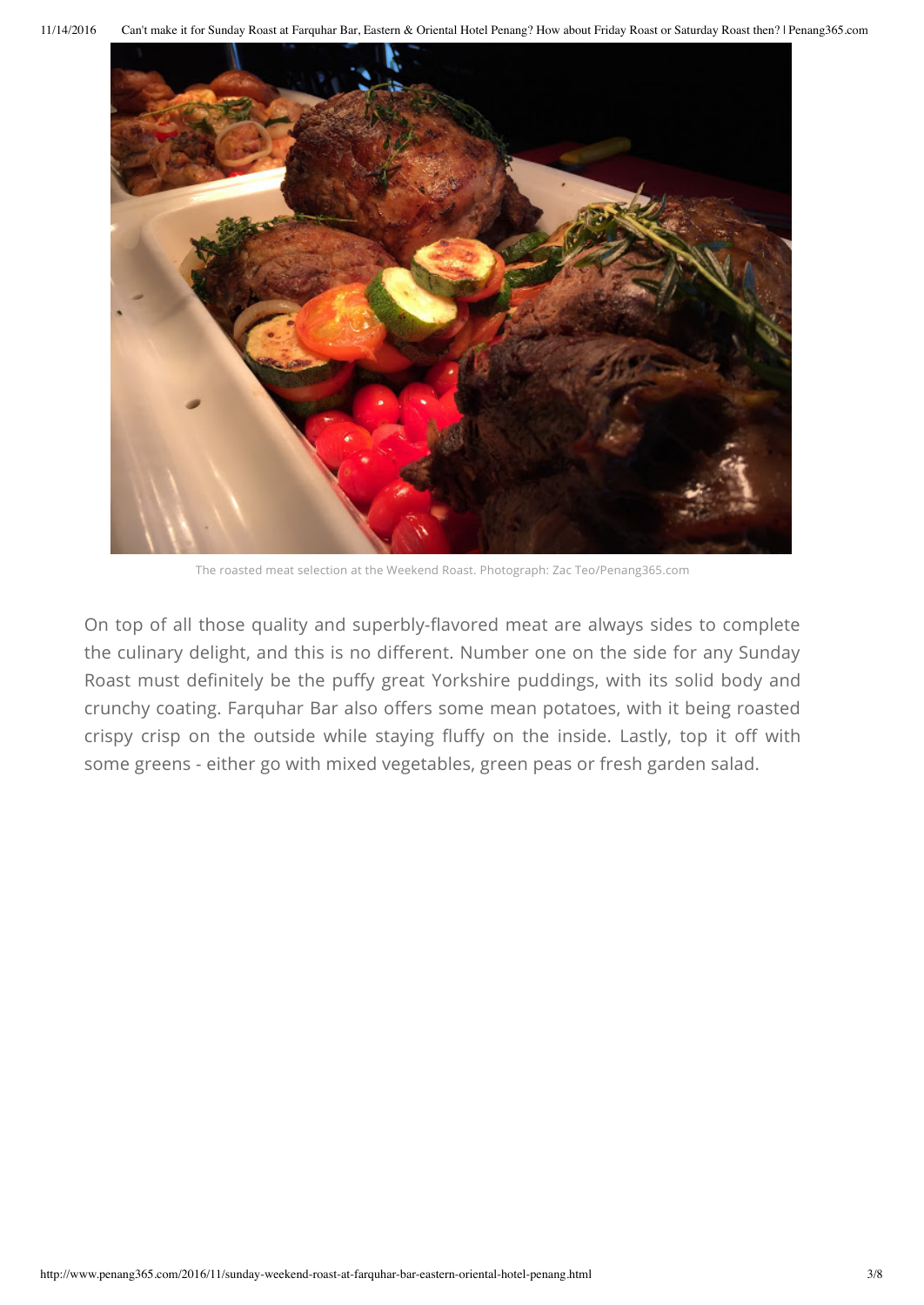

Sides of roasted potatoes and vegetables. Photograph: Zac Teo/Penang365.com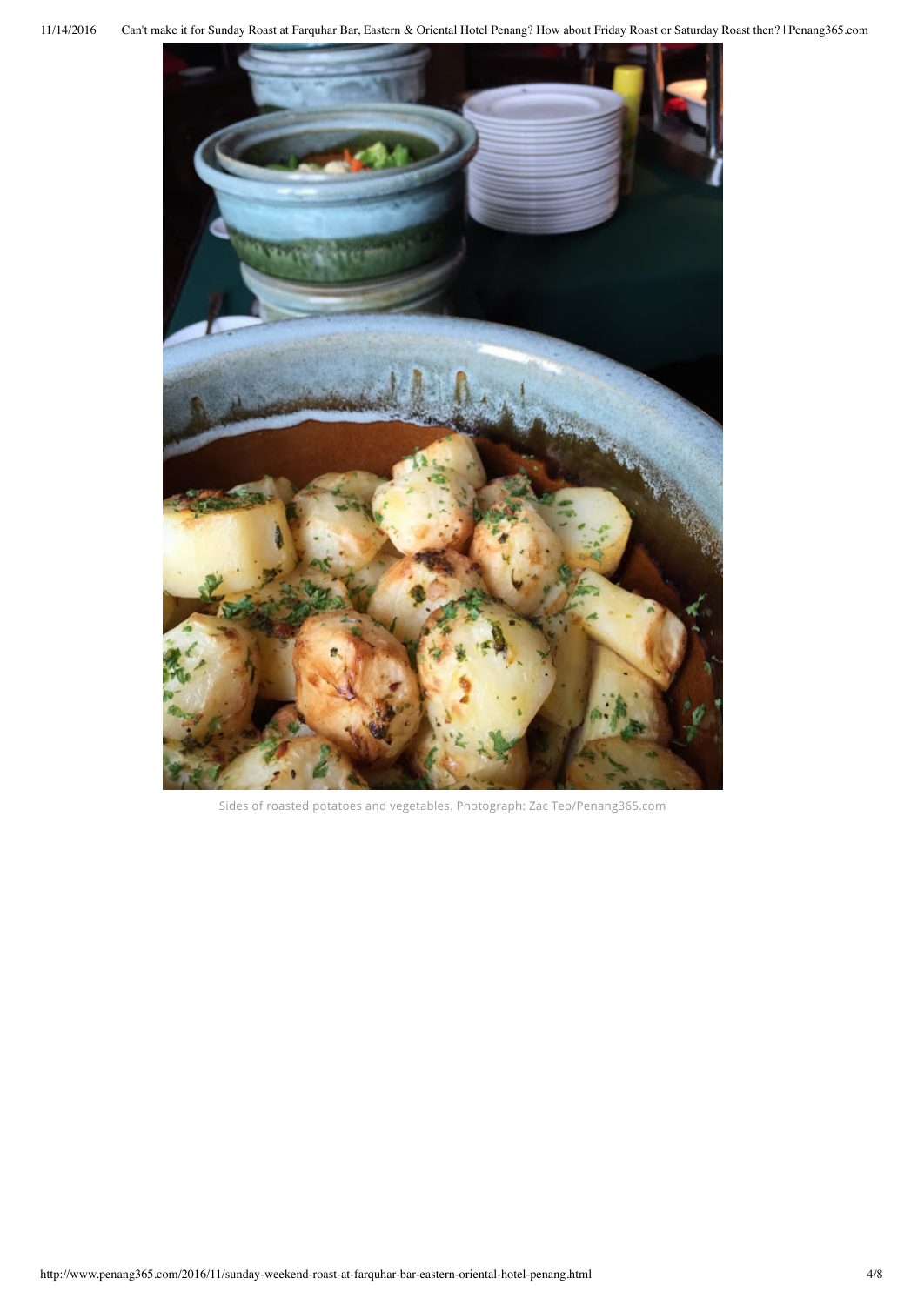11/14/2016 Can't make it for Sunday Roast at Farquhar Bar, Eastern & Oriental Hotel Penang? How about Friday Roast or Saturday Roast then? | Penang365.com



Fresh garden salad and vegetables for the Weekend Roast buffet spread. Photograph: Zac Teo/Penang365.com

What's good food without drinks? In conjunction with the Christmas holiday season which is looming round the corner, the Farquhar Bar is conjuring up some holiday delights in the form of cocktails! For that brandy pick-me-up, do sample the Santa's Sleigh (below left) or if you're going for something more zesty, try out the mocktail Tropic Xmas.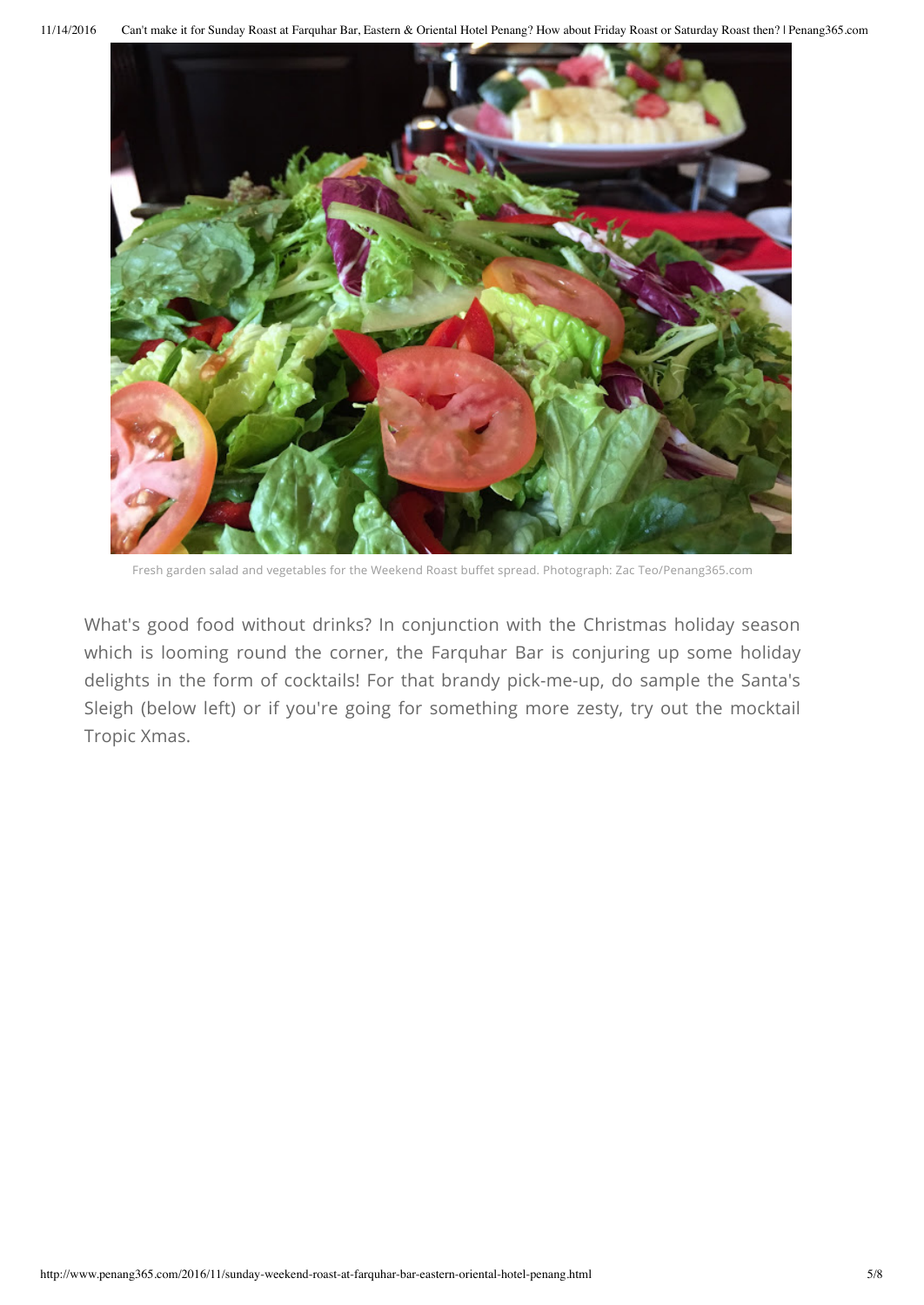11/14/2016 Can't make it for Sunday Roast at Farquhar Bar, Eastern & Oriental Hotel Penang? How about Friday Roast or Saturday Roast then? | Penang365.com



The newly launched cocktails in conjunction for Christmas. Photograph: Zac Teo/Penang365.com

Penang365.com would like to record its appreciation to the management of Eastern & Oriental Hotel Penang for the invitation to review the Weekend Roast buffet lunch at Farquhar Bar.

The Weekend Roast is available for Friday, Saturday and Sunday lunch at the Farquhar Bar, from 12:00pm to 4:00pm. It is priced at RM68nett per person. E&O Hotel is located on 10, Farquhar Street, 10200 Georgetown. Reservations or bookings can be made at 04-222 2000.





## Zac Teo

Zac Teo is a Penang boy, being born and raised on this island. A music lover that always seeks new music to enjoy along with his daily dose of coffee; he loves traveling, exploring and also hunting for the latest food around the island. His penchant on writing about his beloved island led to him starting up Penang365.com in 2015.

 $\blacktriangle$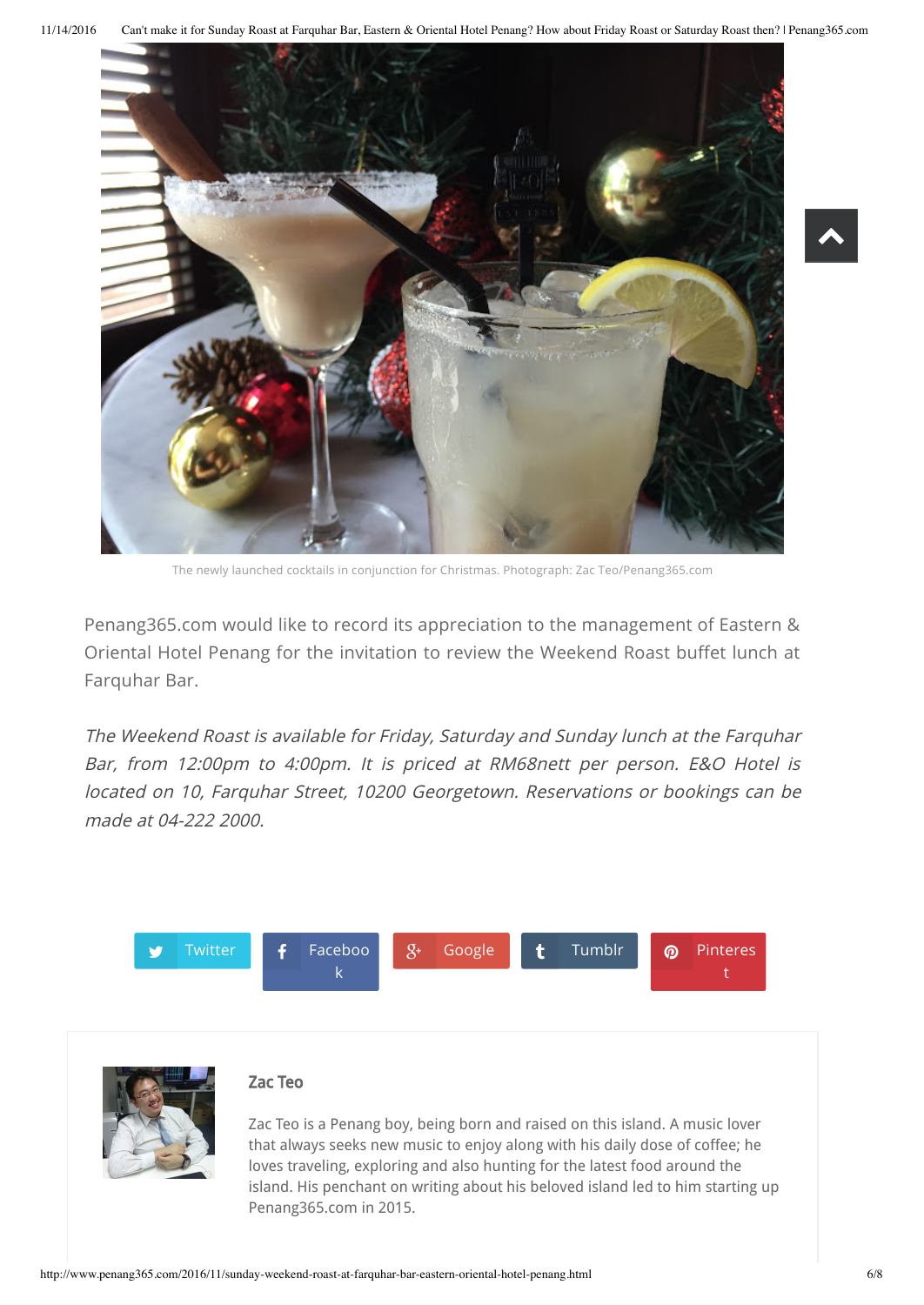## RELATED POSTS:







 $\blacktriangle$ 

**LOOKING FOR SUNDAY BUFFET BRUNCH OUTINGS IN PENANG? [EQUATORI...](http://www.penang365.com/2016/04/looking-for-sunday-buffet-brunch.html)**

**RAMADAN BUKA PUASA BUFFET? SARKIES [RESTAURANT](http://www.penang365.com/2016/06/ramadan-buka-puasa-buffet-sarkies.html) AT E&O HOTEL W...**

**BRUNCH IN PENANG? SUNDAY ROAST AT [FARQUHAR'S](http://www.penang365.com/2016/05/brunch-in-penang-sunday-roast-at.html) BAR, E&O HOTEL ...**